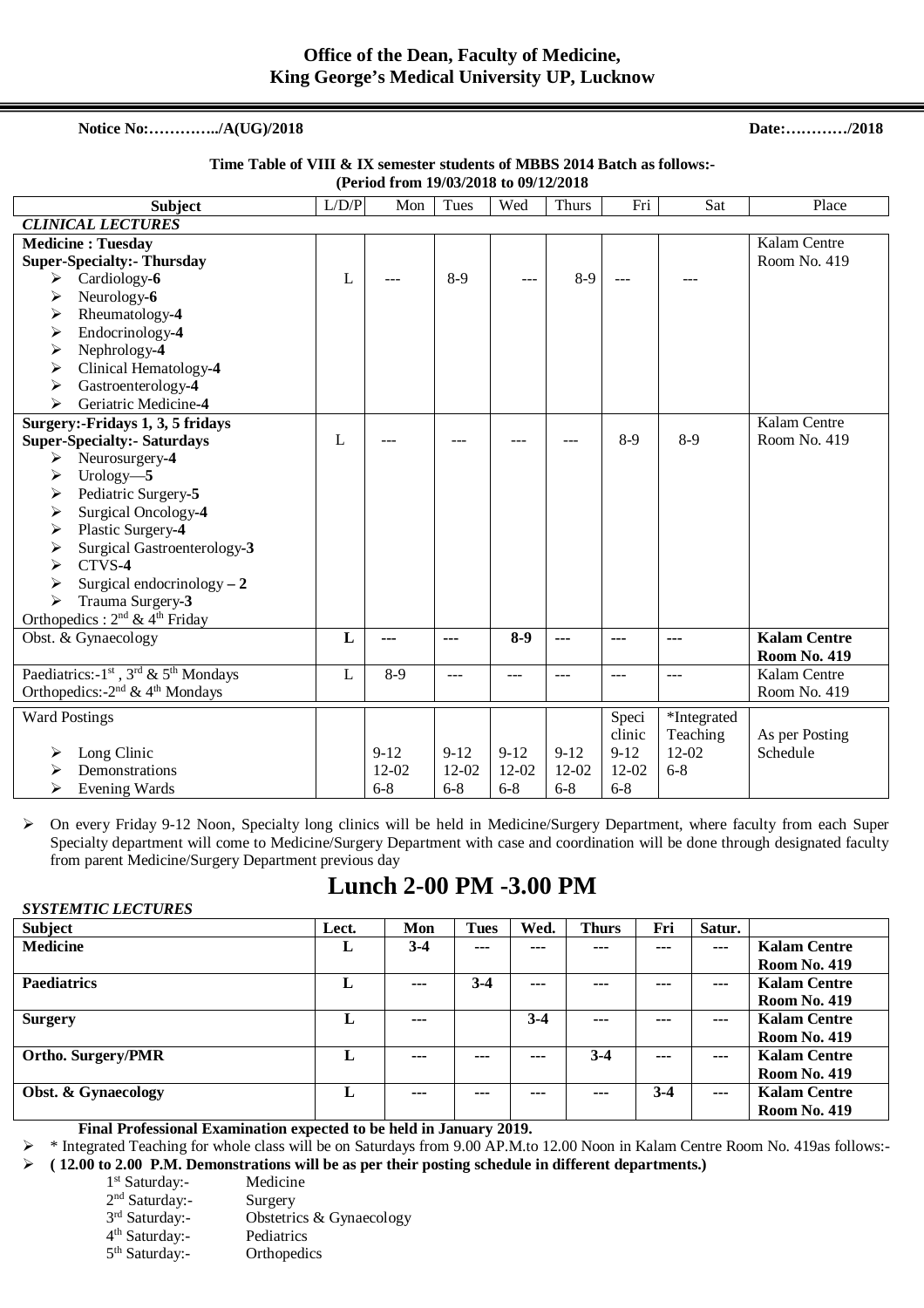### **Students who do not complete their Ward Posting in Dentistry will not be allowed to appear in the MBBS Final Professional Part-II Examinations**

- Evening Ward Postings **(from 6.00 P.M. to 8.00 P.M)** will be arranged by the Concerned Head of the Departments.
- $\triangleright$  Topics of Super-Specialty lectures to be finalized in consultation with parent department and different super-specialty departments to avoid repetition with a copy to Dean, Faculty of Medicine.
- No Lectures/Clinical Posting during summer and Winter Vacation.
- $\triangleright$  During week of Terminal Examination and week of Sports, classes will remain suspended.
- $\triangleright$  Revision Period is from 01.01.2019 to 12.01.2019. Students will go for their revision classes as follows-

| 1. $01.01.2019$ to $03.01.2019$ | Medicine                 |
|---------------------------------|--------------------------|
| 2. $04.01.2019$ to $07.01.2019$ | Surgery                  |
| 3. $08.01.2019$ to $10.01.2019$ | Obstetrics & Gynaecology |
| 4. 11.01.2019 to 12.01.2019     | Pediatrics               |

- Previous Shortage of attendance to be made up during vacations.
- $\triangleright$  On every Friday 9-12 Noon, Specialty long clinics will be held in Medicine/Surgery Department, where faculty from each Super Specialty department will come to Medicine/Surgery Department with case and coordination will be done through designated faculty from parent Medicine/Surgery Department previous day
- Tentative Dates for Medicine Terminal is 2<sup>nd</sup> August, 2018 Thursday from 11.00 A.M. 1.00 P.M.
- Tentative Dates for Surgery Terminal is 4<sup>th</sup> August, 2018 Saturday from 11.00 A.M. 1.00 P.M.
- Tentative Dates of terminals examinations are as follows-

| 1. 10.12.2018 | Monday   | 11.00 A.M. to 1.00 PM   | Medicine          |
|---------------|----------|-------------------------|-------------------|
| 2. 12.12.2018 | Tuesday  | 11.00 A.M. to 1.00 PM   | Surgery           |
| 3. 14.12.2018 | Friday   | 11.00 A.M. to 1.00 PM   | Obst. & Gynae.    |
| 4. 15.12.2018 | Saturday | 11.00 A.M. to 1.00 P.M. | <b>Pediatrics</b> |

- Summer Vacations- 21.05.2018 to 03.06.2018 and Winter Vacations-24.12.2018 to 31.12.2018
- Tentative Dates for Annual Sports/Cultural Week:-17.12.2018 to 23.12.2018.

**Dean Faculty of Medicine** 

#### **Distributions:-**

- Order Book
- > All Notice Boards
- 
- ▶ Provosts of all Halls, KGMU UP, Luckily<br/>\n<math display="inline">></math> Faculty Incharge, Kalam Centre, KGMU UP
- <ul>\n<li>► Faculty Incharge, Kalam Centre, KGMU UP, Lucknow.</li>\n<li>▶ Faculty Website Incharge, KGMU UP, Lucknow.</li>\n<li>▶ All Heads of the Department, KGMU UP, Lucknow.</li>\n</ul> Faculty Website Incharge, KGMU UP, Lucknow.
- All Heads of the Department, KGMU UP, Lucknow.
- The Registrar, King George's Medical University UP, Lucknow.
- The Dean, Dental Sciences/Student Welfare/Nursing/Paramedical, KGMU UP, Lucknow.
- The Controller of Examination, KGMU UP, Lucknow.
- Provosts of all Halls, KGMU UP, Lucknow.
- $\triangleright$  PS to Hon'ble Vice Chancellor.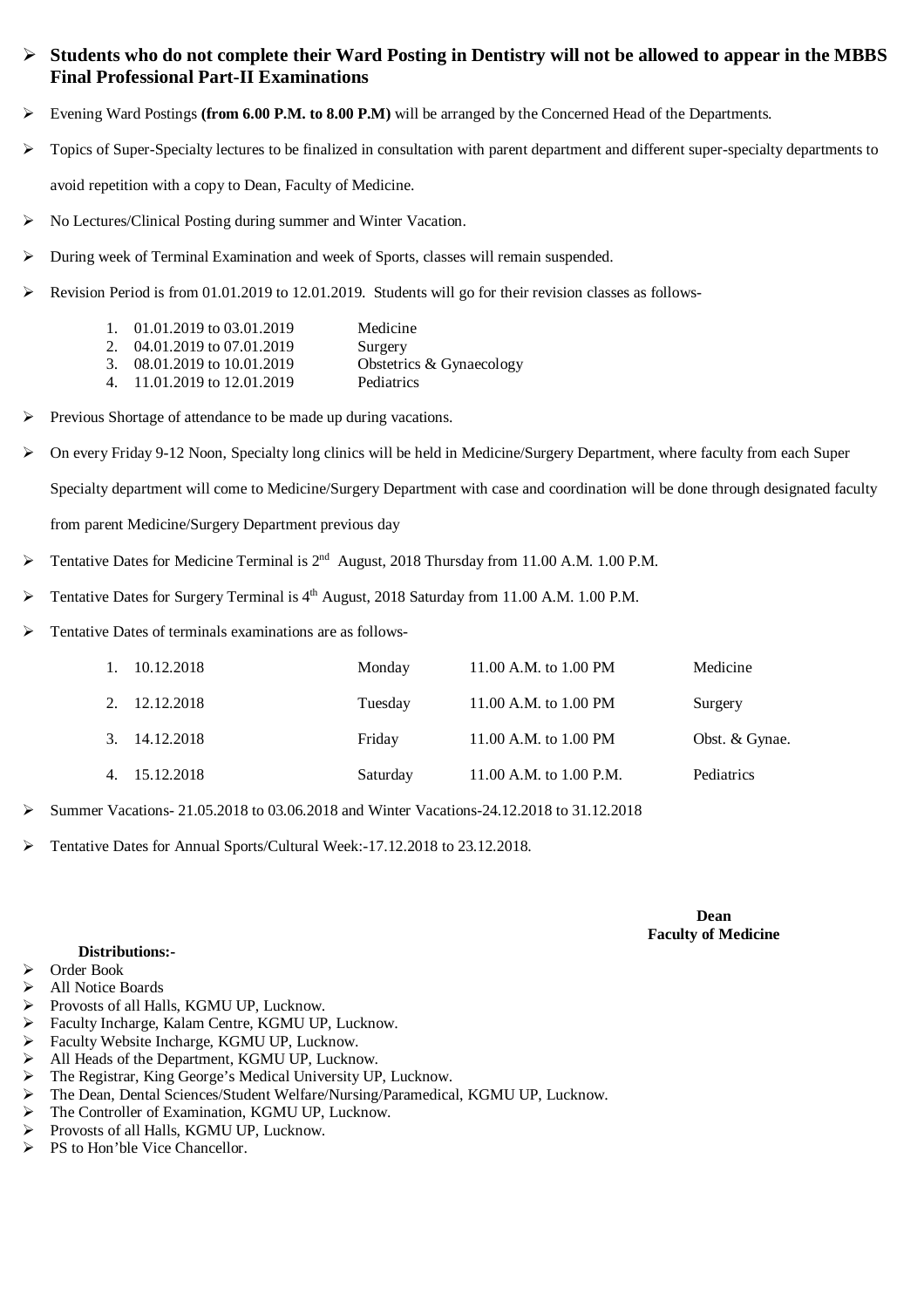$\frac{BAATCH-2014}{\text{Position University of Studies of 8}^{\text{th}} \text{ & 9}^{\text{th}} \text{ Semester}}$ <br>
(Period from 19.03.2018 to 09.12.2018)<br>
Long Clinics: Timing: 9.00 AM to 12.00 Noon

 $\ddot{\phantom{0}}$ 

|                                                            | <b>NEDICINE</b>  | SURGERY     | OBST. &<br>GYNAE. |                                                                               | ORTHOPEDICS              | PEDIATRICS     | <b>SKIN</b>              |
|------------------------------------------------------------|------------------|-------------|-------------------|-------------------------------------------------------------------------------|--------------------------|----------------|--------------------------|
|                                                            |                  |             |                   |                                                                               |                          |                |                          |
| 19,03,2018                                                 |                  |             |                   | 19.03.2018 to 08.04.2018                                                      | $\bar{\circ}$            | $\tilde{D}$    | S                        |
|                                                            | ⋖                | $\triangle$ | $\circ$           |                                                                               | $\mathbb{S}^2$           | $\bar{\circ}$  | $\mathbb{D}^2$           |
| $\frac{10}{21.05,2018}$<br>$\frac{21.05,2018}{21.05,2018}$ |                  |             |                   | 09.04.2018 to 29.04.2018<br>30.04.2018 to 20.05.2018                          | $\sum_{i=1}^{n}$         | â              | $\bar{\circ}$            |
|                                                            |                  |             |                   |                                                                               |                          |                |                          |
|                                                            |                  |             |                   | SUMMER VACATION                                                               |                          |                |                          |
| $\frac{10}{103.06.2018}$                                   |                  |             |                   |                                                                               |                          |                |                          |
| 04.06.2018                                                 |                  |             |                   | 04.06.2018 to 24.06.2018                                                      | $\overline{C}$           | U              | ි                        |
|                                                            | ≏                | $\prec$     | ∞                 | 25.06.2018 to 15.07.2018                                                      | 3 8                      | $\bar{\circ}$  | ଧାତ                      |
| $\frac{10}{05.08,2018}$                                    |                  |             |                   | 16.07.2018 to 05.08.2018                                                      |                          | ြင             |                          |
| 06,08.2018                                                 |                  |             |                   |                                                                               | $\overline{a}$           | B <sub>2</sub> | $\frac{2}{5}$            |
| $\mathbf{c}$                                               | $\circ$          | ♤           | ⋖                 |                                                                               | $\widetilde{\Xi}$        | $\vec{\omega}$ |                          |
| 07.10.2018                                                 |                  |             |                   | $\frac{06.08.2018 \text{ to } 26.08.2018}{27.08.2018 \text{ to } 16.09.2018}$ | ΙS                       | $\mathbf{B}$   | ∣⊡                       |
|                                                            |                  |             |                   | 08.10.2018 to 28.10.2018                                                      | $\overline{\mathcal{L}}$ | $\lambda$ 2    | S                        |
| 08.10.2018<br>$\ddot{\mathbf{c}}$                          | $\approx$<br>12, | $\bigcirc$  | $\supseteq$       | 29.10.2018 to 18.1 [2018]                                                     | 2                        | ₹              | $\mathcal{N}$            |
| 09.12.2018                                                 |                  |             |                   | 19.11.2018 to 09.12.2018                                                      | $\mathcal{L}$            | Q              | Z                        |
|                                                            |                  |             |                   |                                                                               |                          |                |                          |
| 10.12.2018                                                 |                  |             |                   | TENTATIVE TERMINAL EXAMINATION DATES                                          |                          |                |                          |
|                                                            |                  |             |                   |                                                                               |                          |                |                          |
|                                                            |                  |             |                   |                                                                               |                          |                |                          |
| $\frac{1612.2018}{17.12.2018}$                             |                  |             |                   | TENTATIVE ANNUAL SPORTS/CULTURAL WEEK                                         |                          |                |                          |
|                                                            |                  |             |                   |                                                                               |                          |                |                          |
| 23.12.2018                                                 |                  |             |                   |                                                                               |                          |                |                          |
| S                                                          |                  |             |                   | WINTER VACATION                                                               |                          |                |                          |
|                                                            |                  |             |                   |                                                                               |                          |                |                          |
| 31.12.2018<br>01.01.2019                                   |                  |             |                   |                                                                               |                          |                |                          |
|                                                            |                  |             |                   | REVISION PERIOD                                                               |                          |                |                          |
| 12.01,2019                                                 |                  |             |                   |                                                                               |                          |                |                          |
|                                                            |                  |             |                   |                                                                               |                          |                | $\mathbb{Q}(\mathbb{Z})$ |
|                                                            |                  |             |                   |                                                                               |                          |                |                          |
|                                                            |                  |             |                   |                                                                               |                          |                | Dean                     |

Faculty of Medicine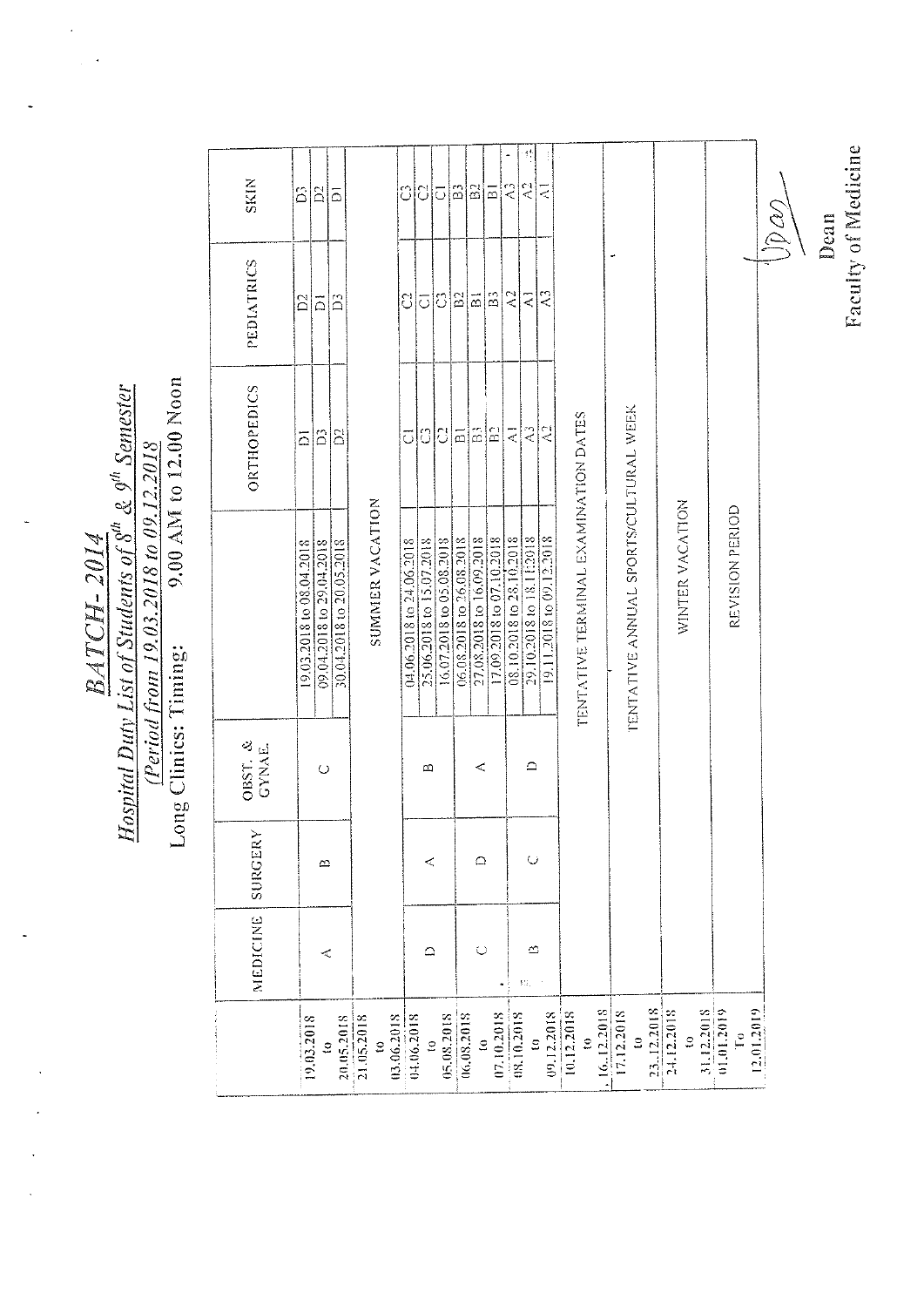# Office of the Dean, Faculty of Medicine, King George's Medical University UP, Lucknow.

The following is the list of student for Hospital Duty of the candidates of 2014 batch, during their VIII & IX semester studies. They will attend their, Long Clinics and Demonstrations as per Appendix-A, B, C & D encloses

### Batch " $A$ "

|                                    | $\frac{1}{\left\  \left\  \left\  \left\  \left( \frac{1}{\  \mathbf{1}_{\mathbf{1}_{\mathbf{1}_{\mathbf{1}_{\mathbf{1}}}}}} \right) \right\ _{\mathbf{1}_{\mathbf{1}_{\mathbf{1}}}} } \right\ _{\mathbf{1}_{\mathbf{1}_{\mathbf{1}}}} }{L_{\mathbf{1}_{\mathbf{1}}}}.$ | 3 (Three)                                        |
|------------------------------------|-------------------------------------------------------------------------------------------------------------------------------------------------------------------------------------------------------------------------------------------------------------------------|--------------------------------------------------|
| $1$ (One)                          | 2(Two)<br><b>AMAY GUPTA</b>                                                                                                                                                                                                                                             | <b>ARPITA YADAV</b>                              |
| <b>AAKANSCHA</b>                   |                                                                                                                                                                                                                                                                         | <b>ARUSH BHUWALKA</b><br>$\overline{2}$          |
| AASTHA AGARWAL                     | <b>AMISHA VED</b>                                                                                                                                                                                                                                                       | <b>ARVIND SINGH</b>                              |
| $\overline{2}$                     | $\overline{2}$                                                                                                                                                                                                                                                          | 3                                                |
| <b>AAYUSHI SAINI</b>               | <b>AMIT GUPTA</b>                                                                                                                                                                                                                                                       | <b>ASHA DEVI</b>                                 |
| 3                                  | 3                                                                                                                                                                                                                                                                       | 4                                                |
| <b>ABDUL KAREEM</b>                | <b>AMIT KUMAR</b>                                                                                                                                                                                                                                                       | <b>ASHISH MAURYA</b>                             |
| 4                                  | 4                                                                                                                                                                                                                                                                       | 5                                                |
| ABHAYENDRA SINGH                   | AMIT KUMAR GUPTA                                                                                                                                                                                                                                                        | <b>AVINASH KUMAR</b>                             |
| 5.                                 | 5.                                                                                                                                                                                                                                                                      | 6                                                |
| <b>ABHISHEK KUMAR SINGH</b>        | AMRITESH PRAKASH DIXIT                                                                                                                                                                                                                                                  | <b>AVINASITSINGH</b>                             |
| 6                                  | 6                                                                                                                                                                                                                                                                       | 7                                                |
| <b>ABU ASIM</b>                    | <b>ANAM NAFEES</b>                                                                                                                                                                                                                                                      | <b>AYUSH MAURYA</b>                              |
| 7                                  | 7                                                                                                                                                                                                                                                                       | 8                                                |
| <b>ADARSH KR RAJVANSHI</b>         | ANANYAA PRIYADARSIII                                                                                                                                                                                                                                                    | <b>AZHARUDDIN</b>                                |
| 8                                  | 8.                                                                                                                                                                                                                                                                      | 9                                                |
| <b>ADITYA YADAV</b><br>$\circ$     | ANKITA SAROJ<br>9                                                                                                                                                                                                                                                       | <b>BASARAT AHMED</b>                             |
| <b>AISHWARYA</b>                   | ANMOL KESHARWANI                                                                                                                                                                                                                                                        | 10                                               |
| 10 <sup>1</sup>                    | 10                                                                                                                                                                                                                                                                      | <b>BHANU CHAUDHARY</b>                           |
| AJAY KUMAR SHARMA                  | ANSHIKA AGGARWAL<br>11                                                                                                                                                                                                                                                  | $\mathbf{1}$<br><b>BHARTENDU BHASKAR GIRI</b>    |
| 11                                 | ANSHUL KUMAR MITTAL                                                                                                                                                                                                                                                     | 12                                               |
| AJEET KUMAR VIDYARTHI              | 12                                                                                                                                                                                                                                                                      | <b>ABDUL HADIQUE</b>                             |
| 121                                | ANSHUMAN JAISWAL                                                                                                                                                                                                                                                        | 13                                               |
| AKANKSHA DWIVEDI                   | 13                                                                                                                                                                                                                                                                      | <b>ABHISHEK KUMAR</b>                            |
| 13                                 | ANUBHUTI BHARGAVA                                                                                                                                                                                                                                                       | 14                                               |
| AKANSHA VERMA                      | 14                                                                                                                                                                                                                                                                      | AISHWARYARMA RAI                                 |
| 14!                                | <b>ANURAG NAVNEET KACHILAP</b>                                                                                                                                                                                                                                          | 15                                               |
| AKARSHI GUPTA                      | 15                                                                                                                                                                                                                                                                      | ANJALI KARANWAL                                  |
| 5 <br><b>AKHILESH KUMAR PAL</b>    | <b>APARNA KUMARI</b><br>16.                                                                                                                                                                                                                                             | 16                                               |
| 161<br><b>AKHILESH KUMAR VERMA</b> | APOORVA SINGH<br>17                                                                                                                                                                                                                                                     | <b>ANUJ SINGH</b><br>17<br>ANURUDDH KUMAR MAURYA |
| 17<br>AKRITI PRAJAPATI             | APURVA PATEL<br>18                                                                                                                                                                                                                                                      | 18                                               |
| 181                                | <b>APURWA GUPTA</b><br>19                                                                                                                                                                                                                                               | ARUN KUMAR BIND<br>19                            |
| ALIA ZEHRA                         | <b>ARPIT GARG</b>                                                                                                                                                                                                                                                       | <b>CHANDAN KUMAR</b>                             |
| 9                                  | 20                                                                                                                                                                                                                                                                      | 20                                               |
| <b>ALOK KUMAR</b><br>201           | <b>ARPITA</b><br>21                                                                                                                                                                                                                                                     |                                                  |
| <b>ALOK KUMAR SINGH</b><br>21      |                                                                                                                                                                                                                                                                         |                                                  |

# $Batch\left[\stackrel{\cdots}{\phantom{A}}\stackrel{\cdots}{B}\stackrel{\cdots}{\phantom{A}}\right]$

|                                          |                                    | 3 (Three)                           |
|------------------------------------------|------------------------------------|-------------------------------------|
| $1$ (One)                                | 2(Tw0)<br><b>JAI PRAKASH</b>       | <b>MEGHA SINGH</b>                  |
| <b>BHOUM CHANDRA MANI</b>                |                                    | MEGHANA SINGH<br>-2                 |
| <b>BHUPENDRA KUMAR</b><br>$\overline{2}$ | <b>JAYA GUPTA</b><br>2             | <b>MOHAD PERVEZ ALAM</b><br>3.      |
| <b>BUSHRA BAHAR</b>                      | JONGSHINA JAMIR<br>3               | MOHAMMAD ARSHAD<br>4                |
| C.ABEDNEGO<br>4                          | <b>JUHI RAJPOOT</b><br>4           | MOHAMMAD NASIRALI ANSARI<br>5       |
| <b>CHAITALI SINGH</b><br>$5^{\circ}$     | <b>JYOTI BALIYAN</b><br>5.         | MOHD TAHIR<br>6                     |
| <b>DAKSH SINGH CHAUDHARY</b><br>6        | KANUPRIYA KAPIL<br>6.              | MOHD. QUADEER<br>7                  |
| DEEPAK CHAWDA<br>7                       | <b>KARAN GOND</b><br>7             | <b>MONIKA SINGH</b><br>8            |
| DEVANAND BHARTI<br>8.                    | KARM DEEP<br>8.                    | MUKARRAM ALI                        |
| <b>DIRUV AGRAWAL</b><br>9.               | <b>KARTIKEY VAISH</b><br>9         | 9<br>NAGENDRA KUMAR YADAV           |
| DIPTIMAN BAGCHI                          | <b>KRISHNA KUMAR</b><br>10         | 10<br>NAMITA KUMARI                 |
| 101<br><b>EVA RAMAN</b>                  | KULDEEP KR AHIRWAR<br>$\mathbf{H}$ | $\mathbf{1}$<br><b>EIISAN AHMAD</b> |
| $\mathbb{I}$<br><b>FARHAN KHAN</b>       | KUSHAGRA SRIVASTAVA<br>12          | 12<br>KHURSHEED ALAM                |
| 12 <sup>1</sup>                          | <b>LALIT KUMAR YADAV</b><br>13     | 13                                  |
| 13   GANESH PRASAD                       | LATIKA BHASKAR<br>14               | KIRAN SINGH PATEL<br>14             |
| 14 GAURAV CHANDELA                       | <b>LOKESH KUMAR</b><br>15.         | <b>KULDEEP KUMAR</b><br>15          |
| 15 GAURAV SINGH                          | <b>MADHUR KUMAR ARYA</b><br>16.    | MOHAMMAD JÄVEDKÜAN<br>16            |
| <b>10 : GYANESHWAR KUMAR</b>             | <b>MANAS OMER</b><br>17            | <b>SUNIL KUMAR</b><br>17            |
| 17 HAIDER ALI                            | MANISH KUMAR KASHYAP               | MOHD SHEERAZ<br>18                  |
| 18: HARIPAL                              | 18<br>MANOJ KUMAR                  | NITESH VERMA<br>19                  |
| 19 HIMANSHU SINGH RATHORE                | 19<br>MAYANK GUPTA                 | POOLA NAYAK<br>$20 -$               |
| 20 HISAMURRAHMAN                         | 20.                                |                                     |
| $21$   ISHA ATAM                         | MD AMIR<br>21                      |                                     |

Prophy of Lindfeine stayers of the Constantinople of the Constantinople of the Constantinople of the Constantinople of the Constantinople of the Constantinople of the Constantinople of the Constantinople of the Constantinople of the Constanti **NORRENT**